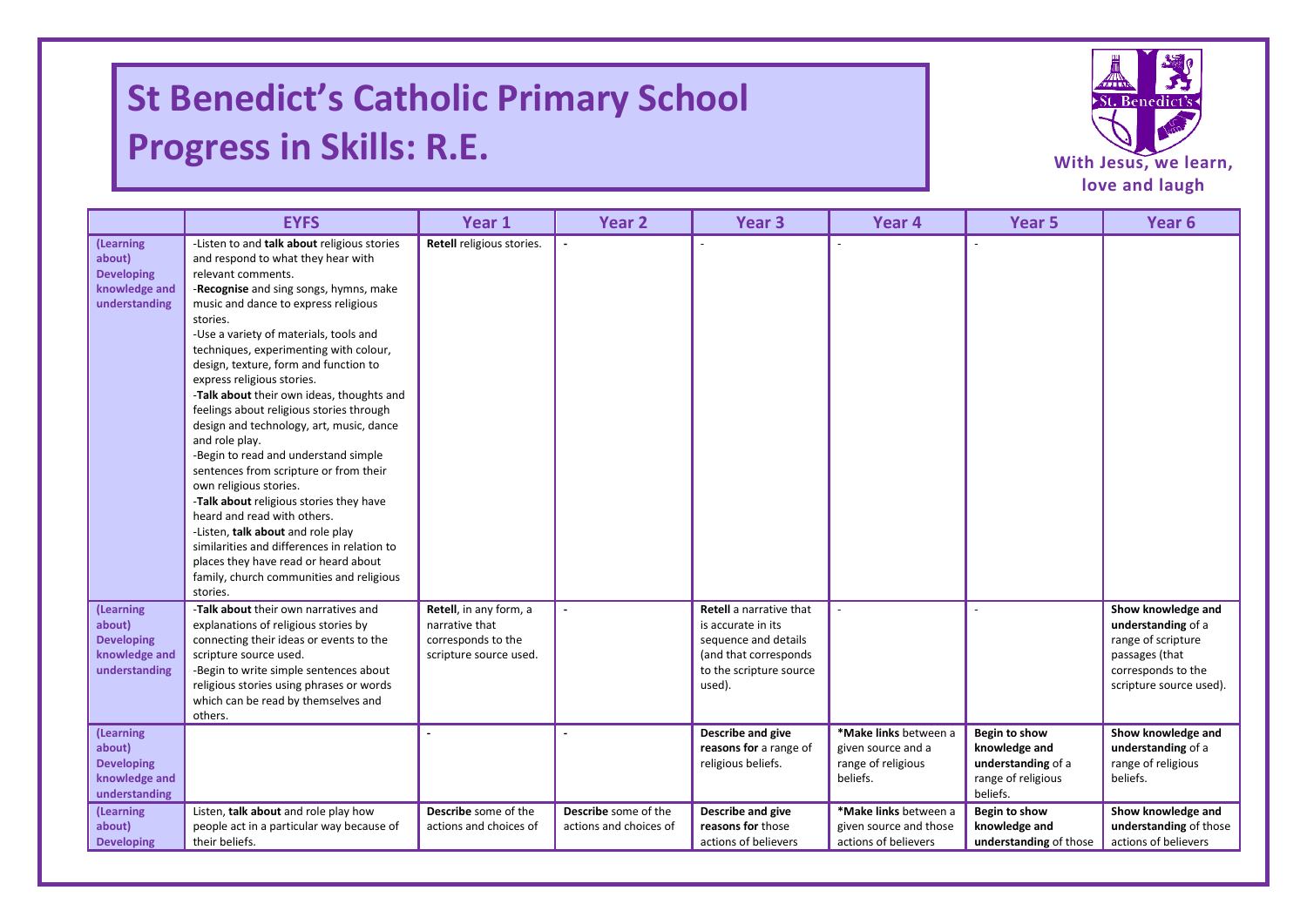| knowledge and<br>understanding                                             |                                                                                                                                                                                                                                                                                             | believers that arise<br>because of their belief.                                                                                                                                                                                                                        | believers that arise<br>because of their belief.                                                                                                       | which arise as a<br>consequence of their<br>beliefs.                                                                                                                       | which arise as a<br>consequence of their<br>beliefs.                                                                                                                                | actions of believers<br>which arise as a<br>consequence of their<br>beliefs.                                                                                                                 | which arise as a<br>consequence of their<br>beliefs.                                                                                                                             |
|----------------------------------------------------------------------------|---------------------------------------------------------------------------------------------------------------------------------------------------------------------------------------------------------------------------------------------------------------------------------------------|-------------------------------------------------------------------------------------------------------------------------------------------------------------------------------------------------------------------------------------------------------------------------|--------------------------------------------------------------------------------------------------------------------------------------------------------|----------------------------------------------------------------------------------------------------------------------------------------------------------------------------|-------------------------------------------------------------------------------------------------------------------------------------------------------------------------------------|----------------------------------------------------------------------------------------------------------------------------------------------------------------------------------------------|----------------------------------------------------------------------------------------------------------------------------------------------------------------------------------|
| (Learning<br>about)<br><b>Developing</b><br>knowledge and<br>understanding | Listen and talk about key figures in the<br>history of the People of God.                                                                                                                                                                                                                   | -Retell what they know<br>about key figures in the<br>history of the People of<br>God.<br>-Describe the life and<br>work of some key<br>figures in the history of<br>the People of God.                                                                                 | Describe the life and<br>work of some key<br>figures in the history of<br>the People of God.                                                           | Describe and give<br>reasons for the life and<br>work of key figures in<br>the history of the<br>People of God.                                                            | *Make links between a<br>given source and the<br>life and work of key<br>figures in the history of<br>the People of God.                                                            | Begin to show<br>knowledge and<br>understanding of the<br>life and work of key<br>figures in the history of<br>the People of God.                                                            | Show knowledge and<br>understanding of the<br>life and work of key<br>figures in the history of<br>the People of God.                                                            |
| (Learning<br>about)<br><b>Developing</b><br>knowledge and<br>understanding | -Listen, talk about and role play<br>similarities and differences between<br>themselves and others, and among<br>families, church communities and church<br>traditions.<br>-Listen, talk about and role play how<br>people behave in the local, national and<br>universal church community. | -Retell what they know<br>about key people in the<br>local, national and<br>universal Church.<br>-Describe different<br>roles of some people in<br>the local, national and<br>universal Church.                                                                         | Describe different roles<br>of some people in the<br>local, national and<br>universal Church.                                                          | Describe and give<br>reasons for the<br>different roles of<br>people in the local,<br>national and universal<br>Church.                                                    | *Make links between a<br>given source and the<br>different roles of<br>people in the local,<br>national and universal<br>Church.                                                    | Begin to show<br>knowledge and<br>understanding of what<br>it means to belong to a<br>church community.                                                                                      | Show knowledge and<br>understanding of a<br>what it means to<br>belong to a church<br>community.                                                                                 |
| (Learning<br>about)<br><b>Developing</b><br>knowledge and<br>understanding | -Recognise and talk about religious signs<br>and symbols used in worship, including the<br>celebration of the Sacraments.<br>-Recognise and talk about religious signs<br>and symbols used in worship. Use religious<br>signs and symbols in role play.                                     | -Retell in any form,<br>beginning to recognise<br>signs and symbols, the<br>celebration of the<br>Sacrament.<br>-Describe some<br>religious symbols and<br>the steps involved in<br>religious actions and<br>worship including the<br>celebration of the<br>Sacraments. | Describe some<br>religious symbols and<br>the steps involved in<br>religious actions and<br>worship including the<br>celebration of the<br>Sacraments. | Describe and give<br>reasons for religious<br>symbols and the steps<br>involved in religious<br>actions and worship,<br>including the<br>celebration of the<br>Sacraments. | *Make links between a<br>given source and<br>religious symbols and<br>the steps involved in<br>religious actions and<br>worship, including the<br>celebration of the<br>Sacraments. | Begin to show<br>knowledge and<br>understanding of<br>religious symbols and<br>the steps involved in<br>religious actions and<br>worship, including the<br>celebration of the<br>Sacraments. | Show knowledge and<br>understanding of<br>religious symbols and<br>the steps involved in<br>religious actions and<br>worship, including the<br>celebration of the<br>Sacraments. |
| (Learning<br>about)<br><b>Making links</b><br>and<br>connections           |                                                                                                                                                                                                                                                                                             |                                                                                                                                                                                                                                                                         |                                                                                                                                                        |                                                                                                                                                                            | Make links between<br>beliefs and sources,<br>giving reasons for<br>beliefs.                                                                                                        | Begin to show<br>understanding of, by<br>making links between<br>beliefs and sources.                                                                                                        | Show understanding<br>of, by making links<br>between beliefs and<br>sources.                                                                                                     |
| (Learning<br>about)<br><b>Making links</b><br>and<br>connections           |                                                                                                                                                                                                                                                                                             |                                                                                                                                                                                                                                                                         |                                                                                                                                                        |                                                                                                                                                                            | Make links between<br>beliefs and worship,<br>giving reasons for<br>actions and symbols.                                                                                            | Begin to show<br>understanding of, by<br>making links between<br>beliefs and worship.                                                                                                        | Show understanding<br>of, by making links<br>between beliefs and<br>worship.                                                                                                     |
| (Learning<br>about)<br><b>Making links</b><br>and<br>connections           |                                                                                                                                                                                                                                                                                             |                                                                                                                                                                                                                                                                         |                                                                                                                                                        |                                                                                                                                                                            | <b>Make links between</b><br>beliefs and life, giving<br>reasons for actions and<br>choices.                                                                                        | Begin to show<br>understanding of, by<br>making links between<br>beliefs and life.                                                                                                           | Show understanding<br>of, by making links<br>between beliefs and<br>life.                                                                                                        |
| (Learning<br>about)                                                        | -Recognise key religious words<br>appropriate to their age and stage of<br>development.                                                                                                                                                                                                     | Use religious words<br>and phrases                                                                                                                                                                                                                                      | Use religious words<br>and phrases                                                                                                                     | Use religious words<br>and phrases with<br>accuracy, in context.                                                                                                           | Use a range of religious<br>vocabulary.                                                                                                                                             | Begin to use religious<br>vocabulary accurately<br>and appropriately.                                                                                                                        | Use religious<br>vocabulary widely,                                                                                                                                              |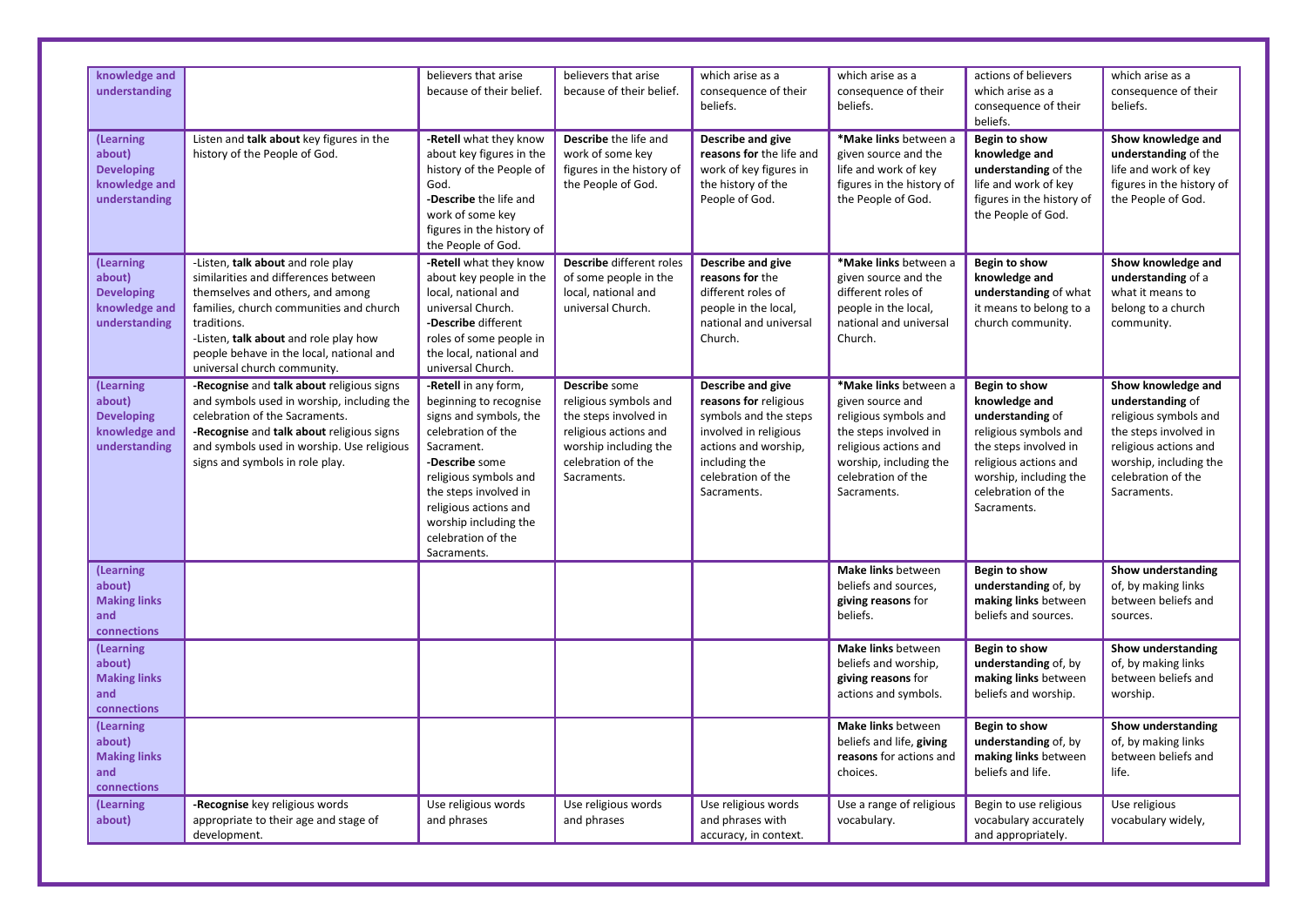| <b>Religious and</b><br>specialist<br>vocabulary                     | -Use key religious words appropriate to<br>their age and stage of development.                                                                                                                                                                                                                                                                                                                                                                                                                                                                                                                                                   |                                                                                                                                                                                                                                    |                                                                                                                                                                                                                            |                                                                                                                                                                                           |                                                                                                                                                                                           |                                                                                                                                                                  | accurately and<br>appropriately.                                                                                                                                 |
|----------------------------------------------------------------------|----------------------------------------------------------------------------------------------------------------------------------------------------------------------------------------------------------------------------------------------------------------------------------------------------------------------------------------------------------------------------------------------------------------------------------------------------------------------------------------------------------------------------------------------------------------------------------------------------------------------------------|------------------------------------------------------------------------------------------------------------------------------------------------------------------------------------------------------------------------------------|----------------------------------------------------------------------------------------------------------------------------------------------------------------------------------------------------------------------------|-------------------------------------------------------------------------------------------------------------------------------------------------------------------------------------------|-------------------------------------------------------------------------------------------------------------------------------------------------------------------------------------------|------------------------------------------------------------------------------------------------------------------------------------------------------------------|------------------------------------------------------------------------------------------------------------------------------------------------------------------|
| (Learning<br>from)<br><b>Meaning and</b><br>purpose                  | Answer 'how' and 'why' questions about<br>their experiences in response to religious<br>stories or events.                                                                                                                                                                                                                                                                                                                                                                                                                                                                                                                       | -Say what they wonder<br>about<br>-Begin to ask<br>wondering questions<br>about all of the areas<br>of study and recognise<br>that some questions<br>are difficult to answer                                                       | -Say what they wonder<br>about<br>-Ask wondering<br>questions about all of<br>the areas of study and<br>recognise that some<br>questions are difficult<br>to answer                                                        | Ask and respond to<br>questions about their<br>own and others'<br>experiences and<br>feelings about each of<br>the areas of study, in<br>relation to questions of<br>meaning and purpose. | Ask and respond to<br>questions about their<br>own and others'<br>experiences and<br>feelings about each of<br>the areas of study, in<br>relation to questions of<br>meaning and purpose. | Compare their own and<br>other people's<br>responses to questions<br>about each of the areas<br>of study, in relation to<br>questions of meaning<br>and purpose. | Compare their own and<br>other people's<br>responses to questions<br>about each of the areas<br>of study, in relation to<br>questions of meaning<br>and purpose. |
| (Learning<br>from)<br><b>Beliefs and</b><br>values                   | -Show sensitivity to others' needs and<br>feelings<br>-Talk about how they and others show<br>feelings.<br>-Confidently speak in a familiar group and<br>talk about their ideas.<br>-Express themselves effectively, showing<br>awareness of listeners' needs.<br>-Give their attention to what others say<br>and respond appropriately<br>-Talk about their own and others'<br>behaviour and its consequences.<br>-Talk about past and present events in<br>their own lives and in the lives of family<br>members.<br>-Know that other children don't always<br>enjoy and share the same feelings and are<br>sensitive to this. | Talk about their own<br>feelings, experiences<br>and the things that<br>matter to them.<br>-Begin to ask and<br>respond to questions<br>about their own and<br>others' feelings,<br>experiences and things<br>that matter to them. | -Talk about their own<br>feelings, experiences<br>and the things that<br>matter to them.<br>-Ask and respond to<br>questions about their<br>own and others'<br>feelings, experiences<br>and things that matter<br>to them. | Describe and give<br>reasons for feelings<br>and beliefs that affect<br>their behaviour and<br>that of others.                                                                            | Make links to show<br>how feelings and<br>beliefs affect their<br>behaviour and that of<br>others.                                                                                        | Begin to show<br>understanding of how<br>their own and other's<br>decisions are informed<br>by beliefs and moral<br>values.                                      | Show understanding of<br>how own and other's<br>decisions are informed<br>by beliefs and moral<br>values.                                                        |
| (Analysis and<br>evaluation)<br><b>Use of sources</b><br>as evidence |                                                                                                                                                                                                                                                                                                                                                                                                                                                                                                                                                                                                                                  |                                                                                                                                                                                                                                    |                                                                                                                                                                                                                            | Use a given source to<br>support a point of<br>view.                                                                                                                                      | Use a given source to<br>support a point of<br>view.                                                                                                                                      | Use given sources to<br>support a point of<br>view.                                                                                                              | Use sources to support<br>a point of view.                                                                                                                       |
| (Analysis and<br>evaluation)<br><b>Construct</b><br>arguments        |                                                                                                                                                                                                                                                                                                                                                                                                                                                                                                                                                                                                                                  |                                                                                                                                                                                                                                    |                                                                                                                                                                                                                            | Express a point of view.                                                                                                                                                                  | Express a point of view.                                                                                                                                                                  | Express a point of view<br>and give reasons for it.                                                                                                              | Show understanding by<br>expressing a point of<br>view and give reasons<br>for it.                                                                               |
| (Analysis and<br>evaluation)<br><b>Make</b><br>judgements            |                                                                                                                                                                                                                                                                                                                                                                                                                                                                                                                                                                                                                                  |                                                                                                                                                                                                                                    |                                                                                                                                                                                                                            | Express a preference.                                                                                                                                                                     | Express a preference.                                                                                                                                                                     | Express a point of view<br>and begin to arrive at<br>judgements.                                                                                                 | Arrive at judgements.                                                                                                                                            |
| (Analysis and<br>evaluation)<br><b>Recognise</b><br>diversity        |                                                                                                                                                                                                                                                                                                                                                                                                                                                                                                                                                                                                                                  |                                                                                                                                                                                                                                    |                                                                                                                                                                                                                            |                                                                                                                                                                                           |                                                                                                                                                                                           | Recognise difference,<br>comparing and<br>contrasting different<br>points of view.                                                                               | Recognise and show<br>understanding of<br>difference, comparing<br>and contrasting<br>different points of<br>view.                                               |